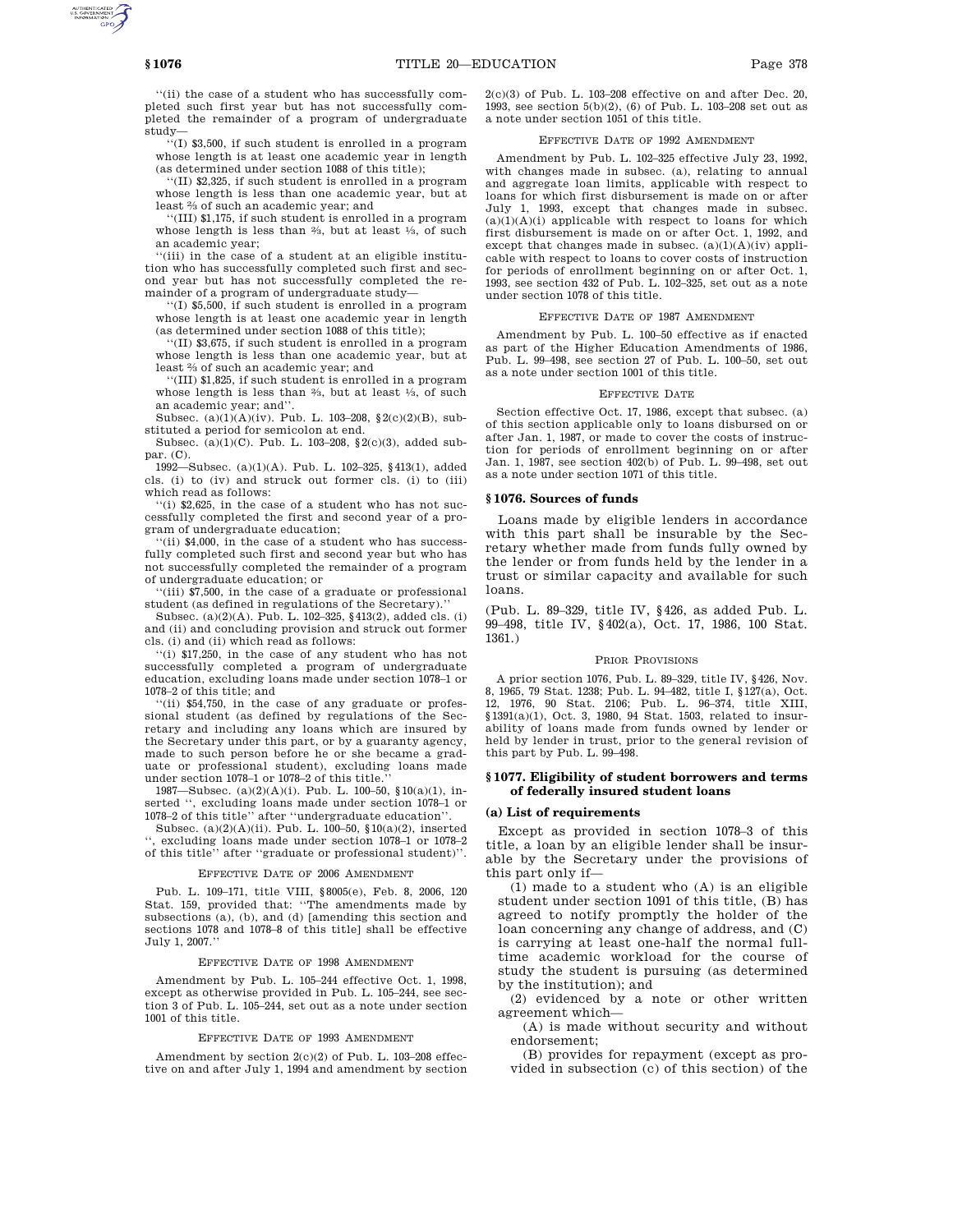principal amount of the loan in installments over a period of not less than 5 years (unless sooner repaid or unless the student, during the 6 months preceding the start of the repayment period, specifically requests that repayment be made over a shorter period) nor more than 10 years beginning 6 months after the month in which the student ceases to carry at an eligible institution at least one-half the normal full-time academic workload as determined by the institution, except—

 $(i)$  as provided in subparagraph  $(C)$ ;

(ii) that the note or other written instrument may contain such reasonable provisions relating to repayment in the event of default in the payment of interest or in the payment of the cost of insurance premiums, or other default by the borrower, as may be authorized by regulations of the Secretary in effect at the time the loan is made; and

(iii) that the lender and the student, after the student ceases to carry at an eligible institution at least one-half the normal full-time academic workload as determined by the institution, may agree to a repayment schedule which begins earlier, or is of shorter duration, than required by this subparagraph, but in the event a borrower has requested and obtained a repayment period of less than 5 years, the borrower may at any time prior to the total repayment of the loan, have the repayment period extended so that the total repayment period is not less than 5 years;

(C) provides that periodic installments of principal need not be paid, but interest shall accrue and be paid, during any period—

(i) during which the borrower—

(I) is pursuing at least a half-time course of study as determined by an eligible institution; or

(II) is pursuing a course of study pursuant to a graduate fellowship program approved by the Secretary, or pursuant to a rehabilitation training program for individuals with disabilities approved by the Secretary,

except that no borrower shall be eligible for a deferment under this clause, or a loan made under this part (other than a loan made under section 1078–2 or 1078–3 of this title), while serving in a medical internship or residency program;

(ii) not in excess of 3 years during which the borrower is seeking and unable to find full-time employment; or

(iii) not in excess of 3 years for any reason which the lender determines, in accordance with regulations prescribed by the Secretary under section 1085(*o*) of this title, has caused or will cause the borrower to have an economic hardship;

and provides that any such period shall not be included in determining the 10-year period described in subparagraph (B);

(D) provides for interest on the unpaid principal balance of the loan at a yearly rate, not exceeding the applicable maximum rate prescribed in section 1077a of this title, which interest shall be payable in installments over the period of the loan except that, if provided in the note or other written agreement, any interest payable by the student may be deferred until not later than the date upon which repayment of the first installment of principal falls due, in which case interest accrued during that period may be added on that date to the principal;

(E) provides that the lender will not collect or attempt to collect from the borrower any portion of the interest on the note which is payable by the Secretary under this part, and that the lender will enter into such agreements with the Secretary as may be necessary for the purpose of section 1087 of this title;

(F) entitles the student borrower to accelerate without penalty repayment of the whole or any part of the loan;

 $(G)(i)$  contains a notice of the system,<sup>1</sup> of disclosure of information concerning such loan to consumer reporting agencies under section 1080a of this title, and (ii) provides that the lender on request of the borrower will provide information on the repayment status of the note to such consumer reporting agencies;

(H) provides that, no more than 6 months prior to the date on which the borrower's first payment on a loan is due, the lender shall offer the borrower the option of repaying the loan in accordance with a graduated or income-sensitive repayment schedule established by the lender and in accordance with the regulations of the Secretary; and

(I) contains such other terms and conditions, consistent with the provisions of this part and with the regulations issued by the Secretary pursuant to this part, as may be agreed upon by the parties to such loan, including, if agreed upon, a provision requiring the borrower to pay the lender, in addition to principal and interest, amounts equal to the insurance premiums payable by the lender to the Secretary with respect to such loan;

(3) the funds borrowed by a student are disbursed to the institution by check or other means that is payable to and requires the endorsement or other certification by such student, except—

(A) that nothing in this subchapter and part C of subchapter I of chapter 34 of title 42 shall be interpreted—

(i) to allow the Secretary to require checks to be made copayable to the institution and the borrower; or

(ii) to prohibit the disbursement of loan proceeds by means other than by check; and

(B) in the case of any student who is studying outside the United States in a program of study abroad that is approved for credit by the home institution at which such student is enrolled, the funds shall, at the request of the borrower, be delivered di-

<sup>1</sup>So in original. The comma probably should not appear.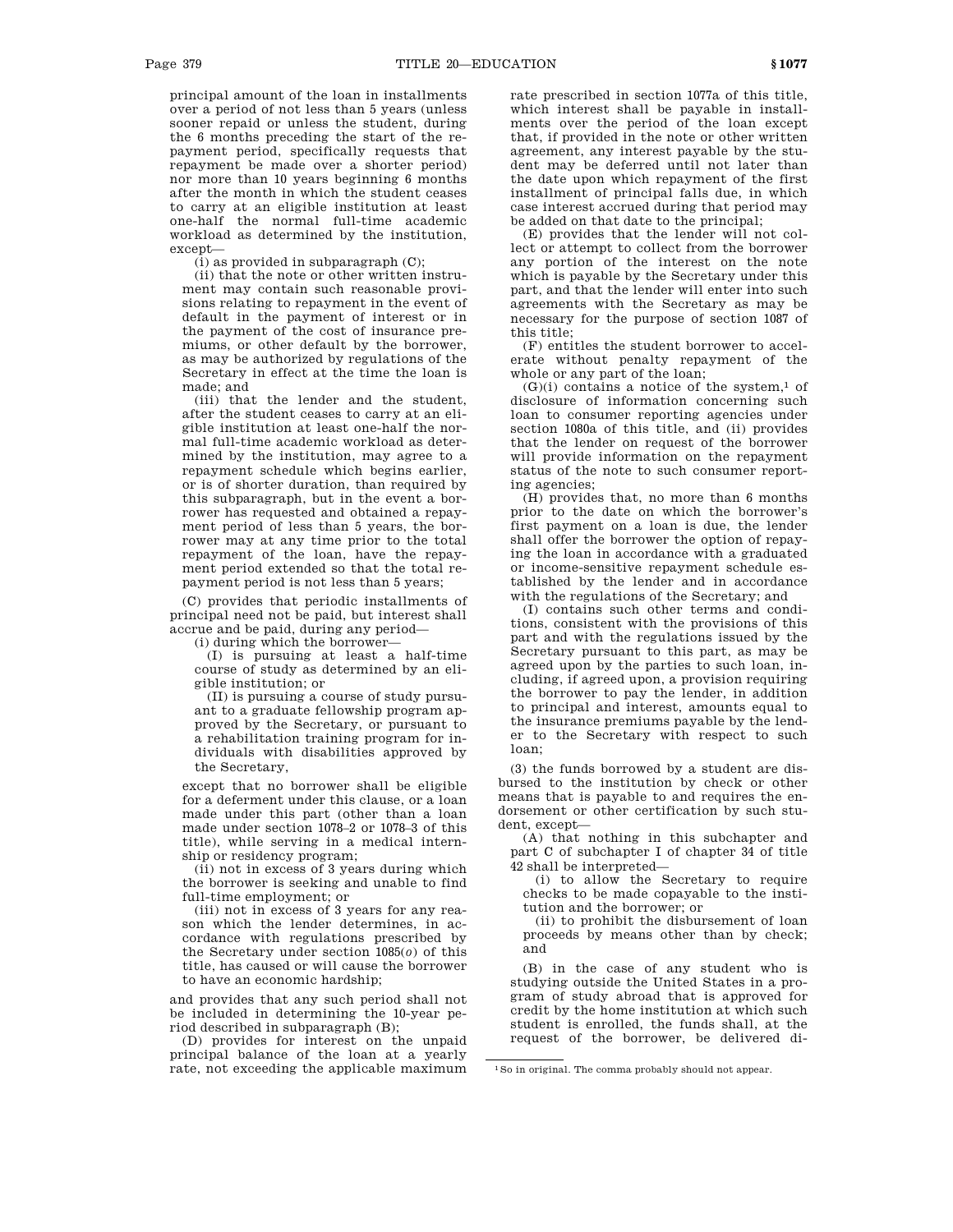rectly to the student and the checks may be endorsed, and fund transfers authorized, pursuant to an authorized power-of-attorney; and

(4) the funds borrowed by a student are disbursed in accordance with section 1078–7 of this title.

### **(b) Special rules for multiple disbursement**

For the purpose of subsection  $(a)(4)$  of this section—

(1) all loans issued for the same period of enrollment shall be considered as a single loan; and

(2) the requirements of such subsection shall not apply in the case of a loan made under section 1078–2 or 1078–3 of this title, or made to a student to cover the cost of attendance at an eligible institution outside the United States.

# **(c) Special repayment rules**

Except as provided in subsection  $(a)(2)(H)$  of this section, the total of the payments by a borrower during any year of any repayment period with respect to the aggregate amount of all loans to that borrower which are insured under this part shall not, unless the borrower and the lender otherwise agree, be less than \$600 or the balance of all such loans (together with interest thereon), whichever amount is less (but in no instance less than the amount of interest due and payable).

### **(d) Borrower information**

The lender shall obtain the borrower's driver's license number, if any, at the time of application for the loan.

(Pub. L. 89–329, title IV, §427, as added Pub. L. 99–498, title IV, §402(a), Oct. 17, 1986, 100 Stat. 1361; amended Pub. L. 100–50, §10(b), (c), June 3, 1987, 101 Stat. 341; Pub. L. 100–369, §§5(b)(1), 7(c), 11(a), July 18, 1988, 102 Stat. 836–838; Pub. L. 101–239, title II, §§2002(a)(1), 2004(b)(2), Dec. 19, 1989, 103 Stat. 2111, 2116; Pub. L. 102–164, title VI, §§601(a), 602(a), Nov. 15, 1991, 105 Stat. 1065, 1066; Pub. L. 102–325, title IV, §414, July 23, 1992, 106 Stat. 513; Pub. L. 103–208, §2(c)(4), Dec. 20, 1993, 107 Stat. 2461; Pub. L. 110–315, title IV, §432(b)(1), Aug. 14, 2008, 122 Stat. 3246.)

## PRIOR PROVISIONS

A prior section 1077, Pub. L. 89–329, title IV, §427, Nov. 8, 1965, 79 Stat. 1238; Pub. L. 89–794, title XI, §1101(b)(1), Nov. 8, 1966, 80 Stat. 1476; Pub. L. 90–460, §2(a)(1), Aug. 3, 1968, 82 Stat. 635; Pub. L. 90–575, title I, §§113(b)(2), 116(b)(2), 117(c), 120(c)(2), Oct. 16, 1968, 82 Stat. 1021, 1023, 1026, 1027; Pub. L. 92–318, title I, §§132B(b), 132C(c), June 23, 1972, 86 Stat. 262, 263; Pub. L. 94–482, title I, §127(a), Oct. 12, 1976, 90 Stat. 2106; Pub. L. 95–43, §1(a)(9), (18), June 15, 1977, 91 Stat. 213, 214; Pub. L. 95–566, §5(a)(1), Nov. 1, 1978, 92 Stat. 2403; Pub. L. 96–374, title IV, §§413(a), (c), 415(a)(2), (b)(1), 416(a)(2), 423(a)(1), title XIII, §1391(a)(1), Oct. 3, 1980, 94 Stat. 1417–1421, 1432, 1503; Pub. L. 97–35, title V, §537(b)(1), (d)(2), (e)(1), Aug. 13, 1981, 95 Stat. 456, 457; Pub. L. 98–79, §10[(a)], Aug. 15, 1983, 97 Stat. 484; Pub. L. 99–272, title XVI, §§16012(a), 16013(b), 16017(b)(1), Apr. 7, 1986, 100 Stat. 339, 340, 347, set out conditions for Federal loan insurance, prior to the general revision of this part by Pub. L. 99–498.

#### AMENDMENTS

2008—Subsec. (a)(2)(G)(i). Pub. L. 110–315, §432(b)(1)(A), substituted ''consumer reporting agencies'' for ''credit bureau organizations''.

Subsec. (a)(2)(G)(ii). Pub. L. 110–315, §432(b)(1)(B), substituted ''consumer reporting agencies'' for ''organizations''.

1993—Subsec. (a)(2)(C)(i). Pub. L. 103–208 inserted ''section'' before ''1078–2 or 1078–3''.

1992—Subsec. (a)(2)(A). Pub. L. 102–325, §414(a), amended subpar. (A) generally. Prior to amendment, subpar. (A) read as follows: ''is made without security and without endorsement, except that prior to making a loan insurable by the Secretary under this part a lender shall—

''(i) obtain a credit report, from at least one national credit bureau organization, with respect to a loan applicant who will be at least 21 years of age as of July 1 of the award year for which assistance is being sought, for which the lender may charge the applicant an amount not to exceed the lesser of \$25 or the actual cost of obtaining the credit report; and

''(ii) require an applicant of the age specified in clause (i) who, in the judgment of the lender in accordance with the regulations of the Secretary, has an adverse credit history, to obtain a credit worthy cosigner in order to obtain the loan, provided that, for purposes of this clause, an insufficient or nonexistent credit history may not be considered to be an adverse credit history;'

Subsec. (a) $(2)(C)$ . Pub. L. 102–325, §414(b), amended subpar. (C) generally, revising and restating as cls. (i) to (iii) provisions formerly contained in cls. (i) to (xi).

Subsec. (a)(2)(G) to (I). Pub. L. 102–325, §414(c)(1), struck out ''and'' at end of subpar. (G), added subpar. (H), and redesignated former subpar. (H) as (I).

Subsec. (a)(3). Pub. L. 102–325, §414(d), amended par. (3) generally. Prior to amendment, par. (3) read as follows: ''the funds borrowed by a student are disbursed to the institution by check or other means that is payable to and requires the endorsement or other certification by such student, except nothing in this subchapter and part C of subchapter I of chapter 34 of title 42 shall be interpreted to allow the Secretary to require checks to be made co-payable to the institution and the borrower or to prohibit the disbursement of loan proceeds by means other than by check; and''.

Subsec. (c). Pub. L. 102–325, §414(c)(2), (e), substituted ''Special repayment rules'' for ''Minimum repayment rate'' in heading and in text ''Except as provided in subsection (a)(2)(H) of this section, the total'' for ''The total'' and ''(but in no instance less than the amount of interest due and payable)'' for '', except that in the case of a husband and wife, both of whom have such loans outstanding, the total of the combined payments for such a couple during any year shall not be less than \$600 or the balance of all such loans, whichever is less''.

1991—Subsec. (a)(2)(A). Pub. L. 102–164, §601(a), amended subpar. (A) generally. Prior to amendment, subpar. (A) read as follows: ''is made without security and without endorsement, except that if the borrower is a minor and such note or other written agreement executed by the borrower would not, under the applicable law, create a binding obligation, endorsement may be required:"

Subsec. (d). Pub. L. 102–164, §602(a), added subsec. (d). 1989—Subsec. (a)(2)(C)(i). Pub. L. 101–239, §2002(a)(1), inserted before semicolon at end '', except that no borrower shall be eligible for a deferment under this clause, or a loan made under this part (other than a loan made under section 1078–2 or 1078–3 of this title), while serving in a medical internship or residency program''.

Subsec. (a)(4). Pub. L. 101–239, §2004(b)(2), amended par. (4) generally. Prior to amendment, par. (4) read as follows: ''in the case of any loan made for any period of enrollment that ends more than 180 days (or 6 months) after the date disbursement is scheduled to occur, and for an amount of \$1,000 or more, the proceeds of the loan will, subject to subsection (b) of this section, be disbursed directly by the lender in two or more installments, none of which exceeds one-half of the loan, with the second installment being disbursed after not less than one-third of such period (except as necessary to